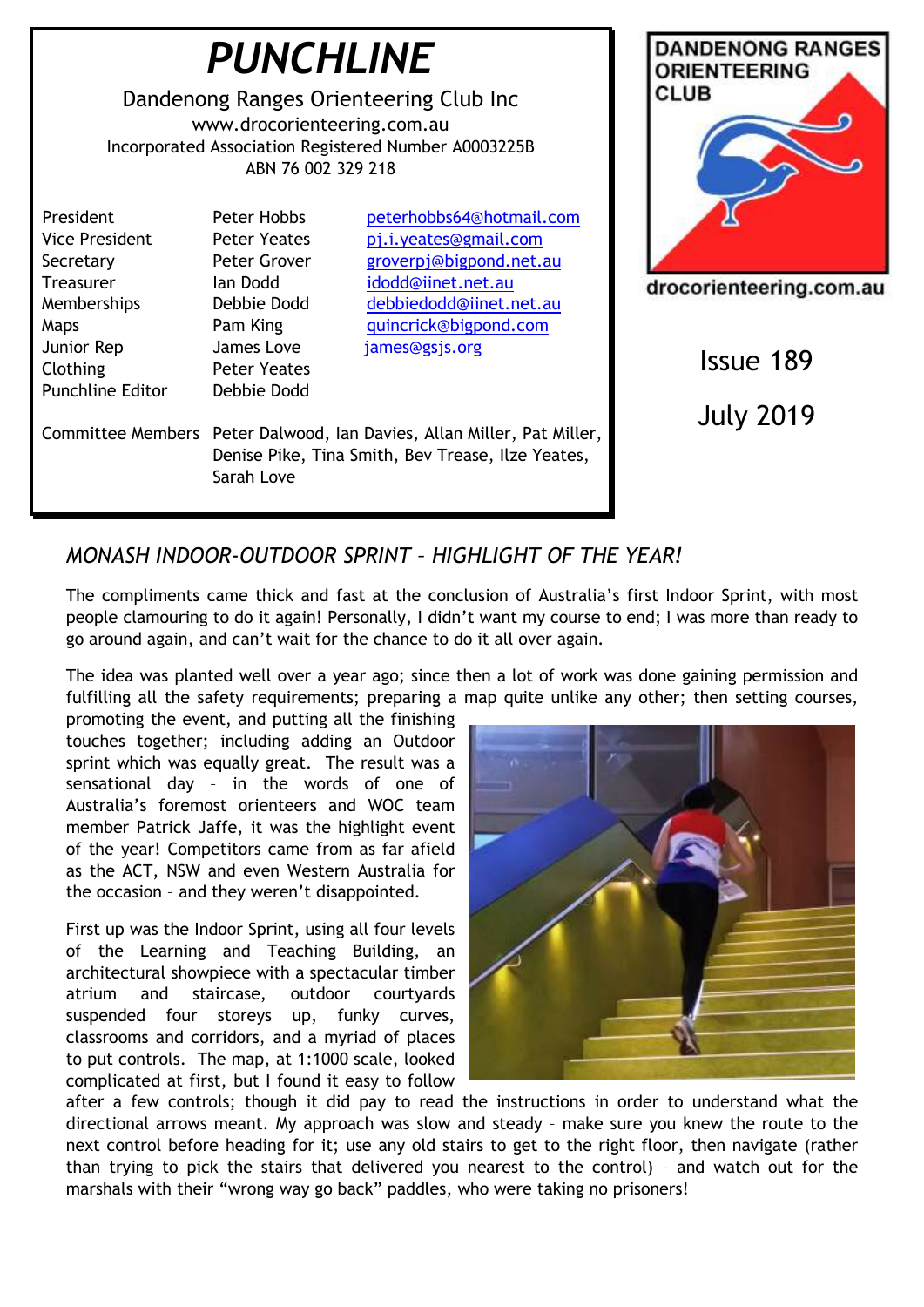A lunch break gave us time to reconfigure the Start and Finish, and get set up for the afternoon's entertainment. Times from both races were combined, so this was no mere add-on; Stuart used every trick in the book, with no "giveaway" legs; and with a great eye for detail, he really made us sweat the small stuff! Again, everyone was sorry when it was over; people who opted for shorter courses vowed "next time I'll sign up for course 1", which is not something heard too often!



An incredible amount of work was done by mapper and Indoor planner Peter Dalwood; Outdoor planner Stuart McWilliam; assistant planner Asha Steer (left); and general support crew Pam King. Thanks also to the crew who pitched in on the day – it's a big job to run two events, and it was fantastic to see our juniors front and centre, on Registration, Starts, and Downloads.

Team Monash, led by Carolyn Gordon, were extraordinary – enthusiastic, energetic, and willing to help every step of the way; we have already been invited back, so look out for Version 2, hopefully this summer! Meanwhile if you'd like to do a bit of training on the maps, just let us know, we have spare copies.

**Indoor Race** 

 $1.9 km$ 

 $45m$ 

11 94

 $17|97$ 

19 73

20 111

 $\alpha$ 

15 84 | 11 0

16 76 HIO

18 75 HI O

٠ 10

 $30<sub>0</sub>$ 

高

3rd Floor



# MONASH University<br>Indoor-Outdoor Double Sprint - 30 June 2019

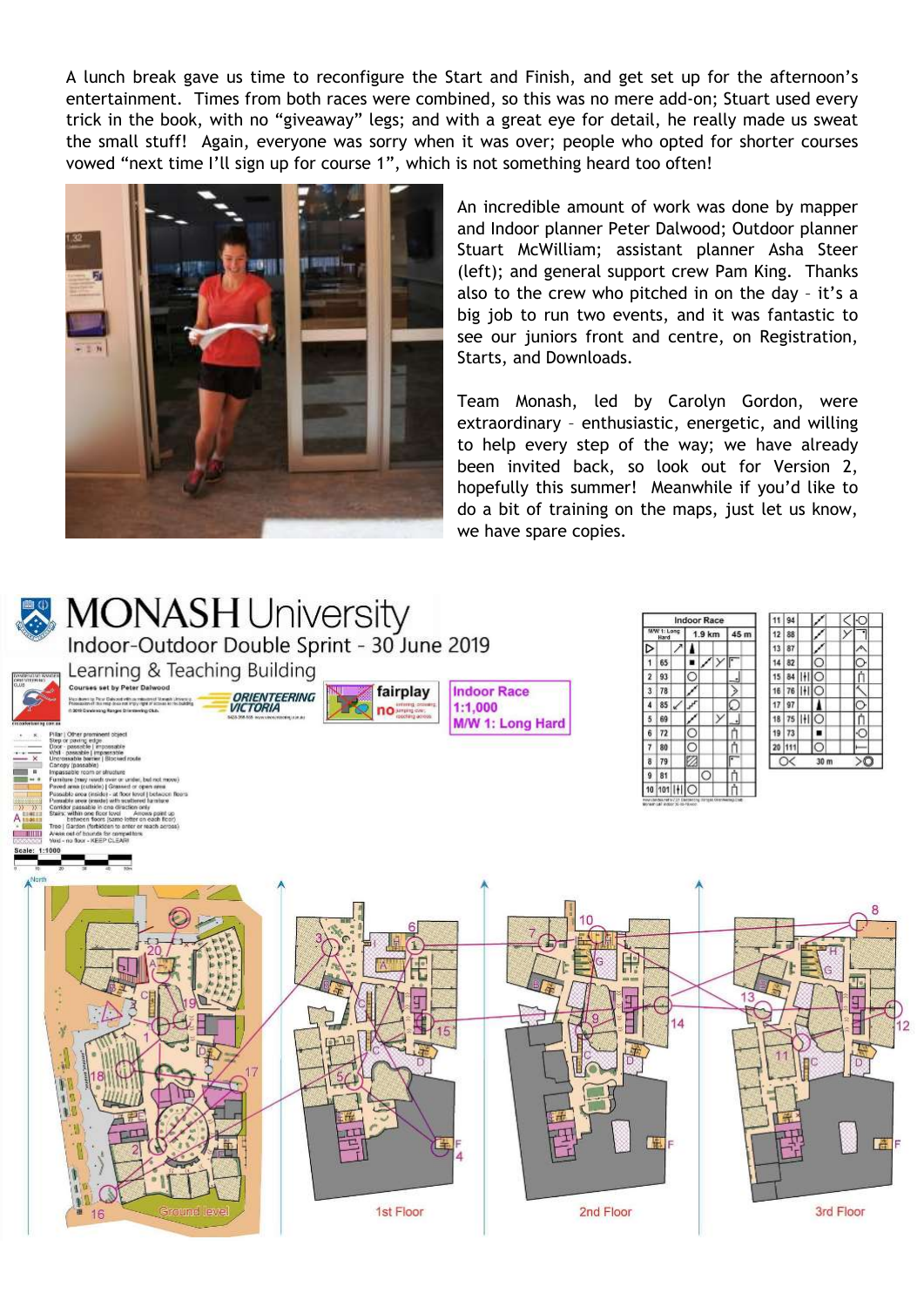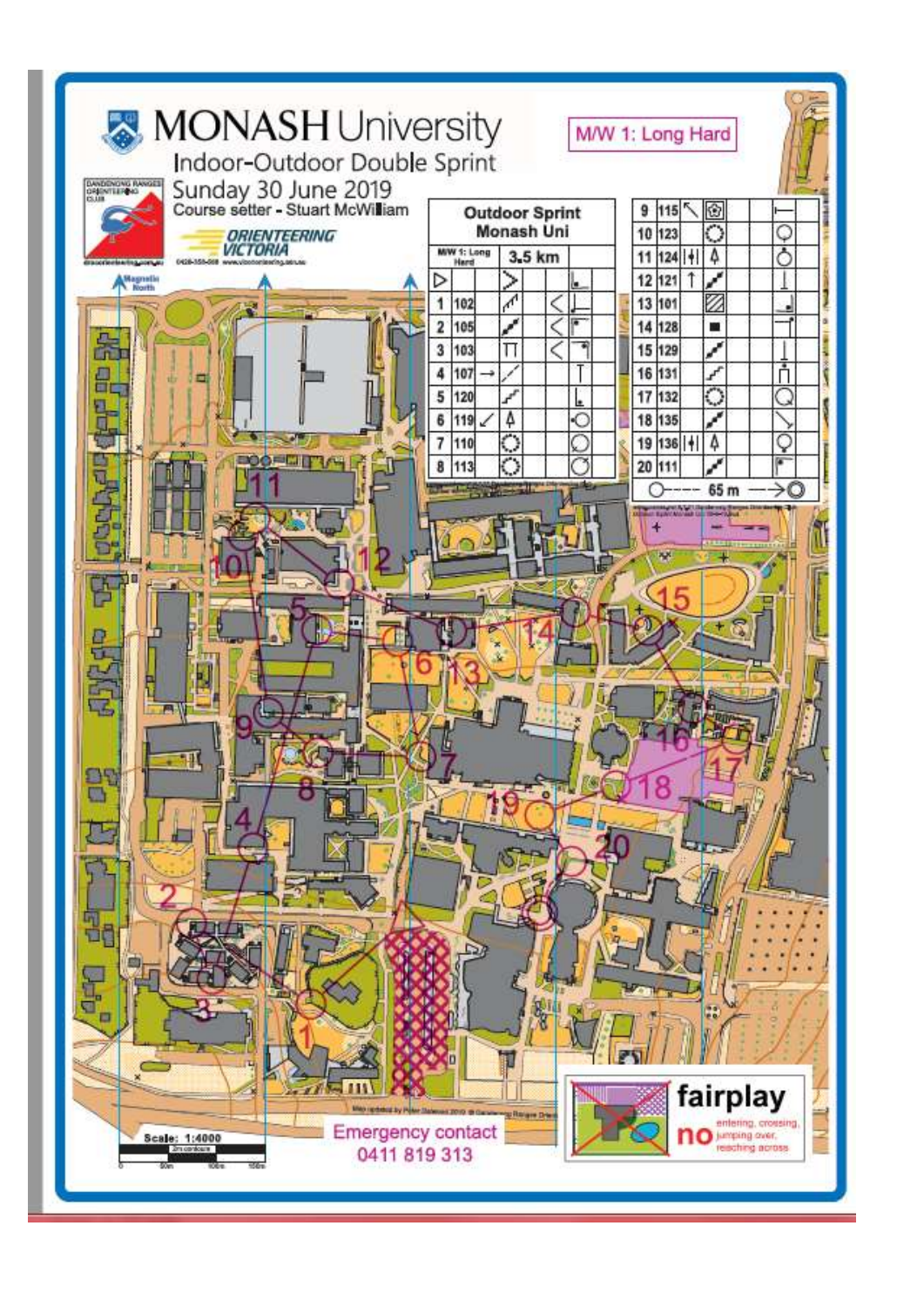











*Top: Damian and Elijah Spencer; Ian Davies Middle: Janine Steer; Nick Maddock Bottom: Amber Louw; Sarah Davies*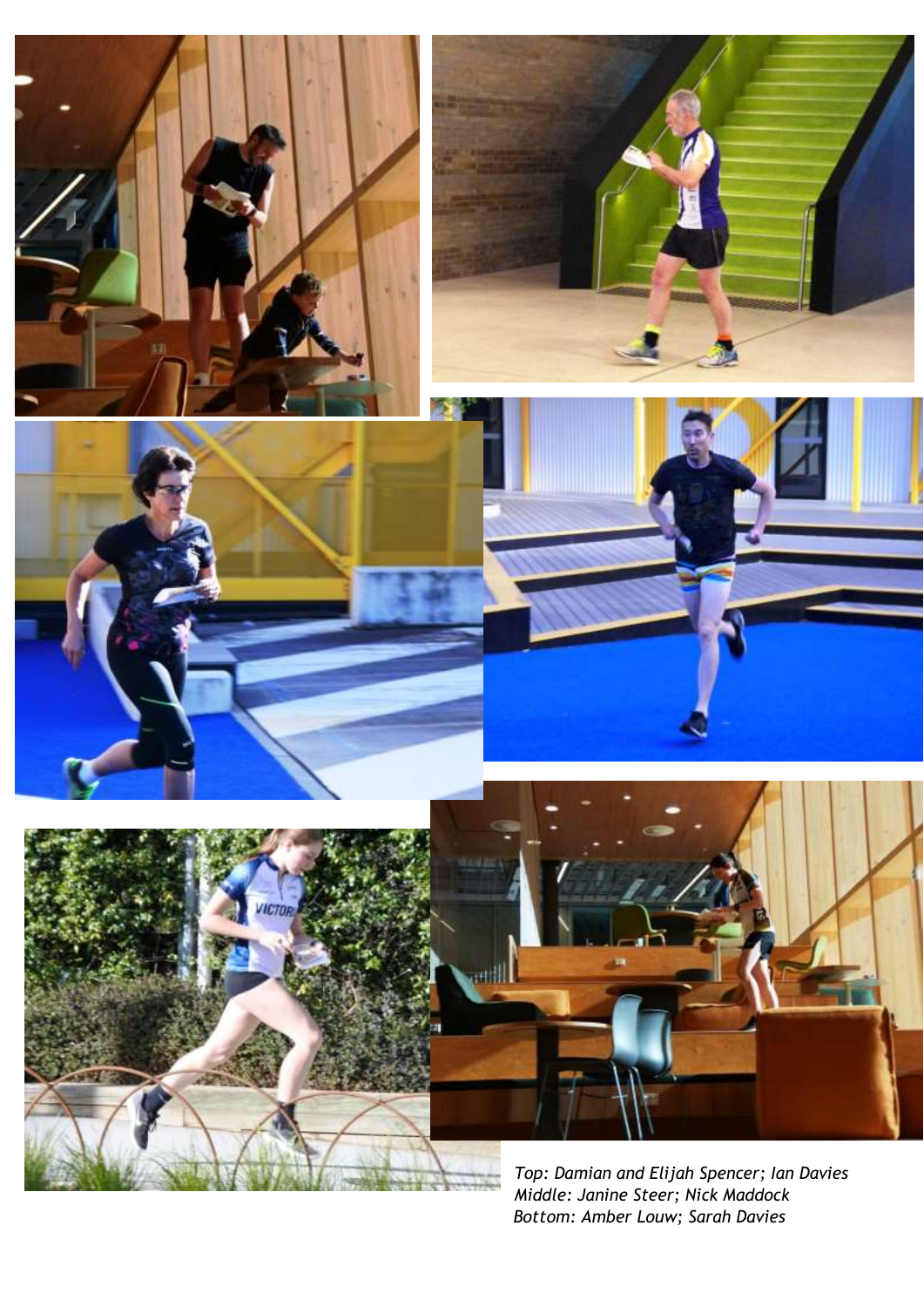# *JUNIORS OFF TO NSW*

No less than four DROC juniors have been selected to represent Victoria in the Australian Schools Orienteering Championships, after their strong performances in the selection races: - Sarah Davies, Sally Barlow, Amber Louw and James Love. Sarah has been a regular part of the team for a few years



and brings a wealth of experience. In contrast, this is Sally's first time as a team member, but she has shown she is a very quick learner, moving up in difficulty very quickly. Amber is another experienced team member, in her last year of Junior Girls, while James is in his first year as a full team member, after travelling as a Reserve last year. All of them will be training hard over the next few months before heading off at the end of September.

In addition, our own Prez Pete has taken over the reins as Coach, after Steve Bird (BK) stepped down earlier this year. Pete has a great approach to teaching kids, and his wide interest in, and experience with all forms of orienteering means he has a lot to share; we're sure the whole team will benefit from having him on board!

*Photo: Sally Barlow at the Secondary Schools Championship, Police Paddocks*

### *MEMBERSHIP*

A big welcome to our new members Lily Ung, Matthew Grover and John Grover. While we haven't met Lily yet, Matthew and John have been regulars at streetO, and both feature on the winners list for the Wednesday Autumn Series.

### *PARK STREET AUTUMN SERIES RESULTS*

Congratulations to our winners in the Monday and Wednesday Autumn Series:

| Monday Target Run   | Ray Howe 3rd                |
|---------------------|-----------------------------|
| Monday Target Short | lan Davies 1st              |
| Monday Target Walk  | Phil Torode 1 <sup>st</sup> |
| Wednesday A1        | lan Davies 3rd              |
| Wednesday A2        | Matthew Grover 1st          |
| Wednesday A3        | John Grover 1st             |
| Wednesday B1        | lan Dodd 2 <sup>nd</sup>    |
| Wednesday B2        | Reg Saunders 2nd            |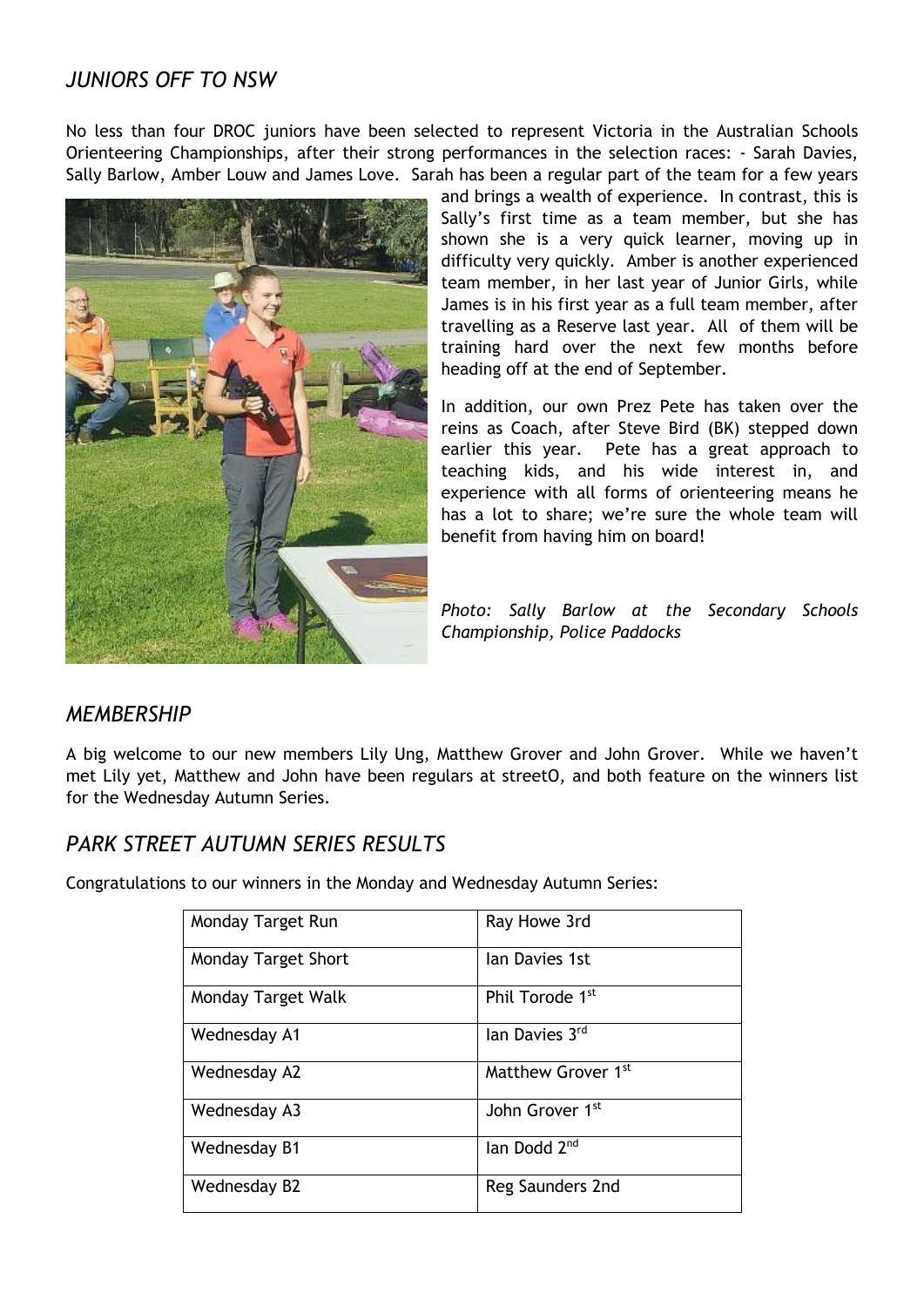# *CONGRATULATIONS ASTON KEY – JUNIOR WORLD CHAMPION!*

DROC congratulates Aston Key for his superb Gold Medal win at the Junior World Championships in Denmark! Aston is a third generation member of the Key family – although these days they are Melbourne Forest Racers members, the Key family were instrumental in founding DROC, made many of the early maps, and got summer streetO up and running, so we have strong connections. Geoff Key was a club life member. Aston's dad Warren and aunt Sue represented Australia a number of times, whilst DROC members.

When he is not winning world championships, Aston is busy making colour maps for Sprints and the Saturday Park series. We wish him continued success.

# *PUNCHLINE SCANNING PROJECT*

As part of our 40<sup>th</sup> anniversary, we're in the process of scanning the old paper editions of Punchline ... if you can help by providing us with a fast scanner with a document feeder, please let us know! Once finished we'll make the archive available for all club members.

### *ROGAINING IN SPAIN*

Rogainers Extraordinaire Vic Sedunary and Merv Trease are heading to Spain, along with their Support Crew Extraordinaire Tina and Bev, to compete in the World Rogaine Championships in La Molina, on 27-28 July. Dubbing themselves "The Bogong Boys", they will join a bunch of other Aussies, and vie for the title of World Champion Ultravets. The venue is in the Catalan Pyrenees, with 80% of the course in Spain, and 20% in France. Follow their progress at<https://www.wrc2019.cat/en/>

## *BACK O'BURKE ENDURO*

Some great results at the second EndurO in Hawthorn. Andrew Hester put in a superhuman effort to score 970 points out of a possible 1000, in just 90 minutes! This was of course a winning performance. In second place on B was Andrew Perkins, with 780 points. Ian Dodd was third on the 2 hour A course, with 980 points.



*Above left: Ian compares notes with Jayne Sales – Jayne is the Melbourne City Race course planner. Above right: Ainslie and Peter talk EndurO tactics with Thor.*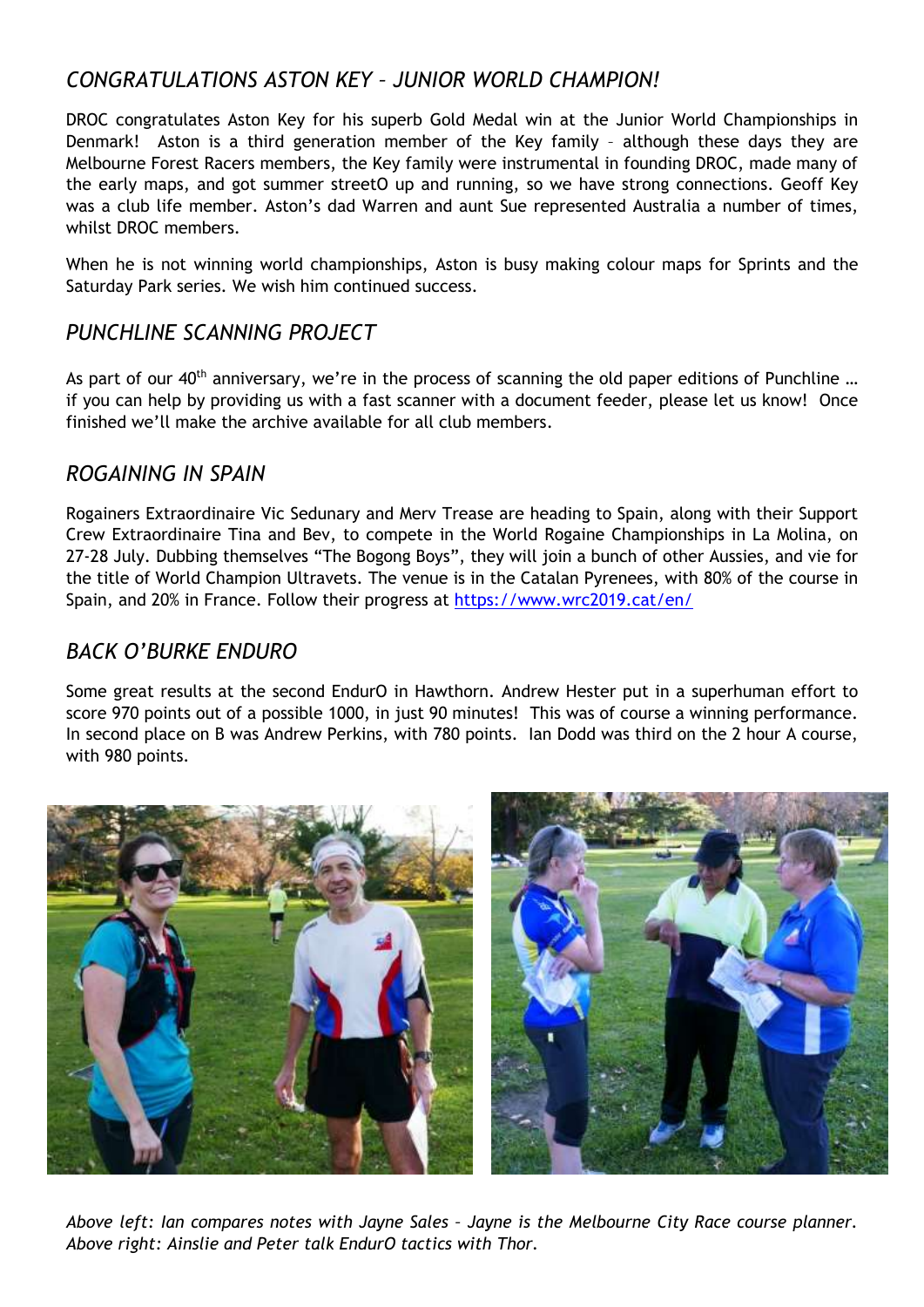### *PURE GOLD – PURE FUN*

DROC partnered with fellow Victorian orienteering club, Melbourne Forest Racers, to deliver a superb winter long weekend of top class orienteering in gold mining terrain at Creswick. Saturday featured the final in the Victorian Autumn Series, and the courses by Dion



Keech mixed up some physical spur gully with tricky erosion features. DROC members turned out in force with 23 competitors – a record for a non-Melbourne event! We had the most podium finishers, with wins to Sally Barlow and Ian Dodd; second places to Sarah and Sammy Love; and thirds to Simon Rouse, Karen Strachan and, Debbie Dodd. Other strong performers were Damian Spencer, Sarah Davies, and James Love.

Sunday was the Victorian Middle Distance Champs, the first time in many years that DROC has organised an individual forest Championship event. It went off without a hitch! Courses were set by Vic Sedunary, and they certainly tested everyone's technical navigation skills as he took us into the hardest sections of the map. More great results, with wins to Martin Steer, Janine Steer, Sarah Love, Sammy Love and Debbie Dodd; second places to Damian Spencer, Helen Walpole, Amber Louw and Sarah Davies, and third places to Ian Davies, Pam King, Joel Crothers and Wayne Love.

We rounded out the weekend with the Bah Humbug Sprint, which saw us back in the same gold mining, but at a larger scale of 1:5000, on challenging courses set by Roch Prendergast. A win on course 2 capped off a great weekend for Ian Dodd, while James Love was a very fast 4th on the same course.

Our thanks to the three course planners, along with event advisor Warwick Williams, who all did an anazing job; and to the dedicated teams from both clubs who worked tirelessly and cheerfully for 3 days to put on what we think was the best weekend of bush orienteering in Victoria!

*Below – winners and placetters Pam King (left) and Sammy Love (right)*

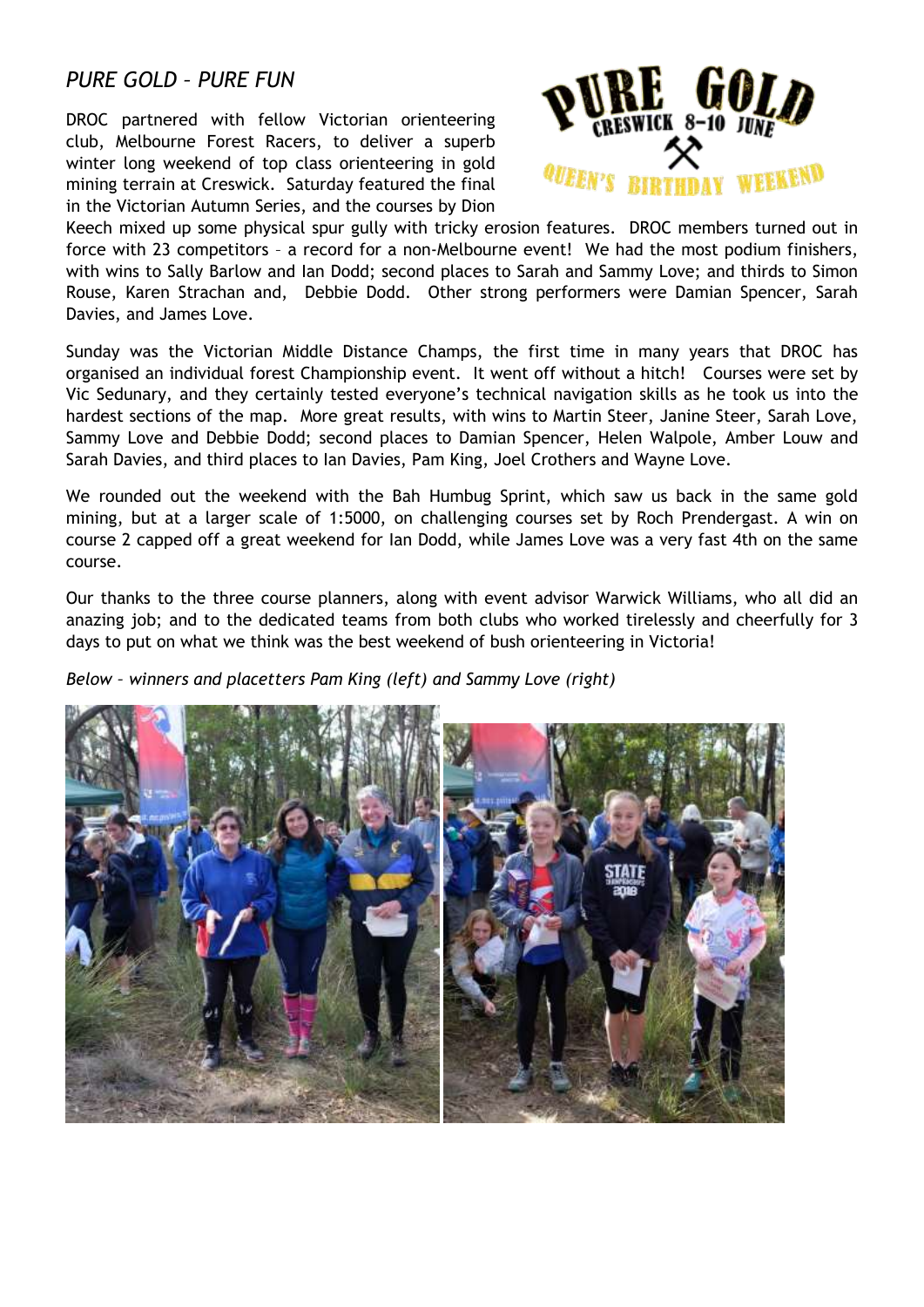# *ADVENTURE OF A LIFETIME – Colin Pearce*

The thought of a different lifestyle started for me about four years ago. I had been employed by the RACV for almost 30 years. My RACV career started as a motor mechanic driving a yellow van and concluded as the Health, Safety and Wellbeing Manger. Fortunately, RACV had supported me in completing my Bachelor in Business and my Masters in Health, Safety and Environment. RACV had been a great employer but I wanted to experience something else, like travelling Australia and hopefully get some work along the way.

In late 2017 my manager and I agreed on a May 2018 departure as I wanted to give the company plenty of time to replace me. Needless to say I left with no replacement but that was their problem not mine!!!

My wife Kathleen and I have taken our kids camping for years but now it was time for some comfort so we were in the market for our first caravan. After much research we decided on a Cornet Off - Road van as they are built in Bayswater and they offer a five year warranty.

After weeks of preparation our house was ready for rental and we were all organised to leave Melbourne in June 2018. Our plan was to travel up the east coast heading for Cairns then onto the tip of Cape York, from there we were flexible depending on the weather.

Our first stop was our daughter's house in Sydney. After a few weeks we were back on the road heading for inland NSW. All was going well until we got to Armidale. We didn't realise Armidale is the highest town in NSW, consequently it was very cold. In fact it got to minus 8. All the water pipes in the caravan froze causing damage to the internal heater pump.

Having experienced the in land winter temperatures we decided to move to the coast. Our next stop was in Yamba northern NSW. Given I haven't had any opportunity to go orienteering I decided to go on as many Park Runs as I can. Yamba was my first run. It was a beautiful course running through parks and along the side of the water finishing back in the park.

One of the reasons I haven't participated in weekend orienteering is my passion for dirt bike riding. For my  $60<sup>th</sup>$  birthday Kathleen bought me an 8 day dirt bike ride from Cairns to the tip of Cape York, the ride was brilliant. On our return to Cairns we headed west on the Savanna Way toward the NT. We were now into November and most tourists had headed south as it was getting warm with summer just around the corner. This was a really interesting time to be travelling in northern Australia as there were very few people around. It was not uncommon for us to be the only people in the caravan park.

Once we got to Karumba on the Gulf of Carpentaria it was time to head south as the rainy season was just around the corner. Mount Isa was our next destination but we went there via Lorne Hill National Park which is truly magnificent and well worth a visit.

Our caravan had stood up to the challenge well but we had a few warranty issues so we decided to head back to Melbourne via Broken Hill and Mongo National Park. Some of the memorable moments on trip south include standing on the bottom of a very dry Darling River. Attending the Broken Hill Park Run in February to find the start location had been changed. I was a bit fed up as this run is very different to most Park Runs and I missed it. Visiting Mongo National Park. The temperature got to 50 degrees and we had no air-conditioning in the caravan as the unit had died several weeks earlier and was due to be replaced.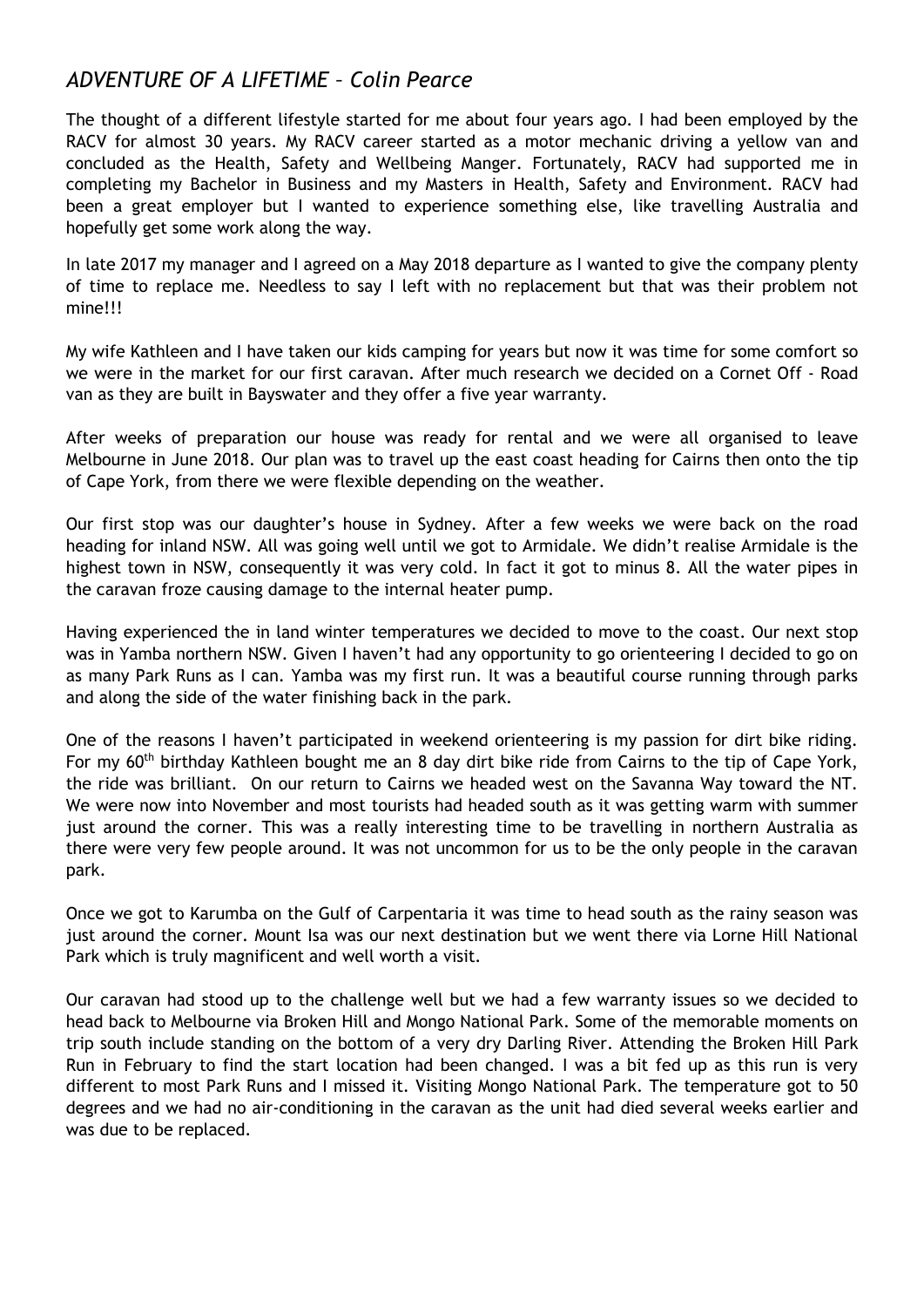After having our caravan fixed we have travelled through South Australia to Uluru, Kings Canyon and Alice Springs then back to Melbourne via the Oodnadatta Track and Flinders Ranges.



It is now nearly 12 months since we started our trip and we have only visited the eastern states. We now plan to re-rent our house for a further 12 months so we can visit WA and the NT. Finally, I thought I would miss work but I couldn't have been more wrong!!!

*Just another river crossing on the Old Telegraph Track*



*A local on the Cape York Peninsula Development Road*



*Our dog Hamish guarding the caravan!!!!*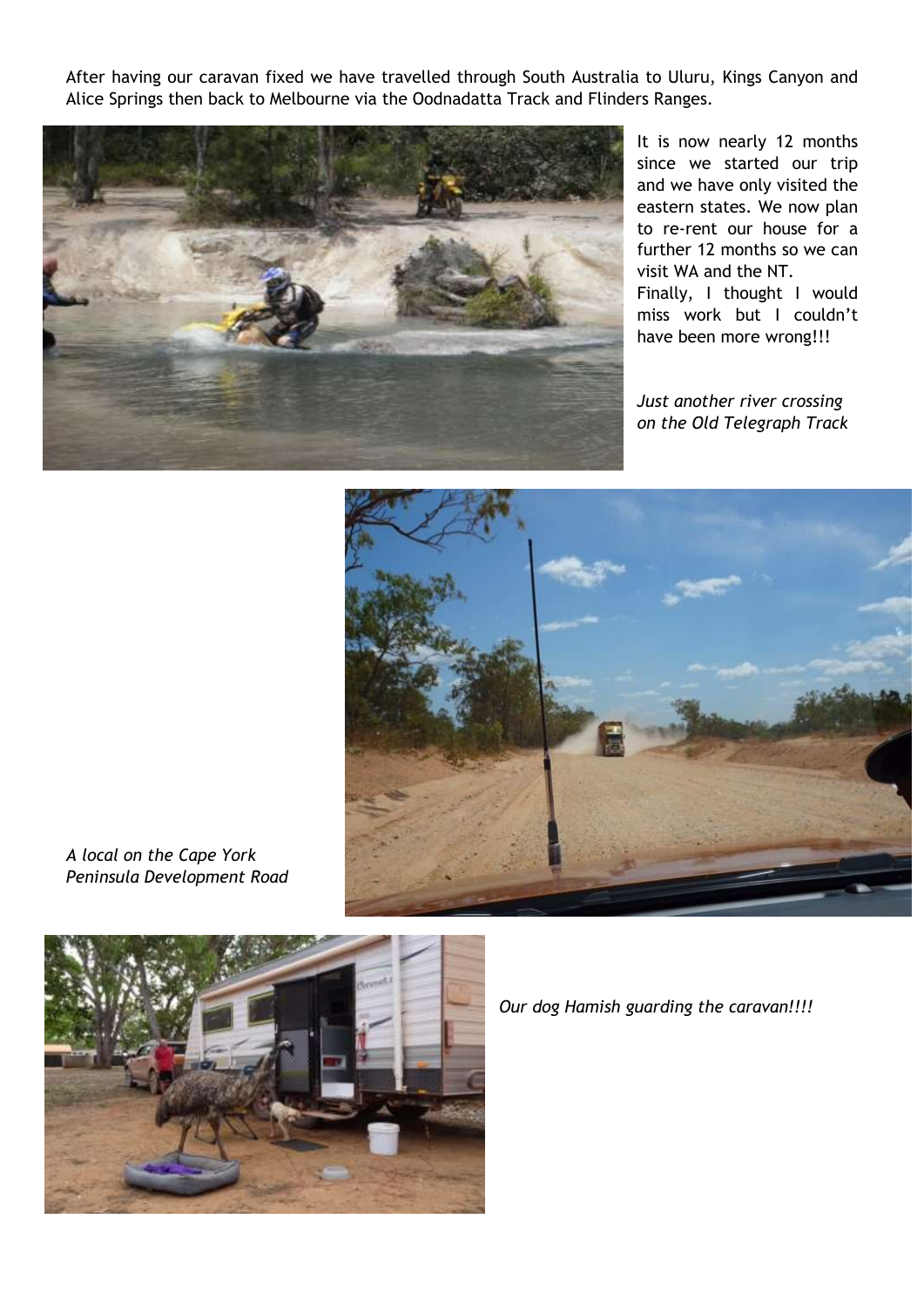

*Emu Fields site of the British Atomic test (300km from Coober Pedy)*

![](_page_9_Picture_2.jpeg)

*Lake Eyre before the water*

## *CHIRNSIDE ENDURO*

Great event on our new Chirnside Park map, which we christened with an EndurO. Mapper and course planner Peter Grover presented quite the challenge, thanks to the hilly terrain, the complicated network of small streets, and a well thought out course. Peter placed several 40-point controls close to the start, which drew competitors out in all directions, only to be faced with a myriad of decisions.

DROC took out both 120 minute categories, with Alicia Dymowski winning the 120 min Run and gaining a perfect score of 1000; Ian Dodd won the 120 min Walk with 780 points. Fantastic effort by both!

### *DROC SHOP*

The DROC Shop is open for business and ready to get you kitted out for the rest of 2019! The DROC Shop sells Sportident sticks (including SI Air sticks for those who want to speed up their race), and a range of compasses suitable for newcomers, at very reasonable prices.

We also sell Pro-Tech gaiters, fingerbands, and Silva headbands. [Prices can be found here.](http://www.drocorienteering.com.au/wordpress/droc-shop/) We bring the Shop to most events, including MelbushO. You can also order from us by sending an email to [droc@iinet.net.au.](mailto:droc@iinet.net.au)

We also have a range of running tops and jackets, in various designs and sizes. Contact [Peter Yeates](mailto:pj.i.yeates@gmail.com) to find out what's in stock.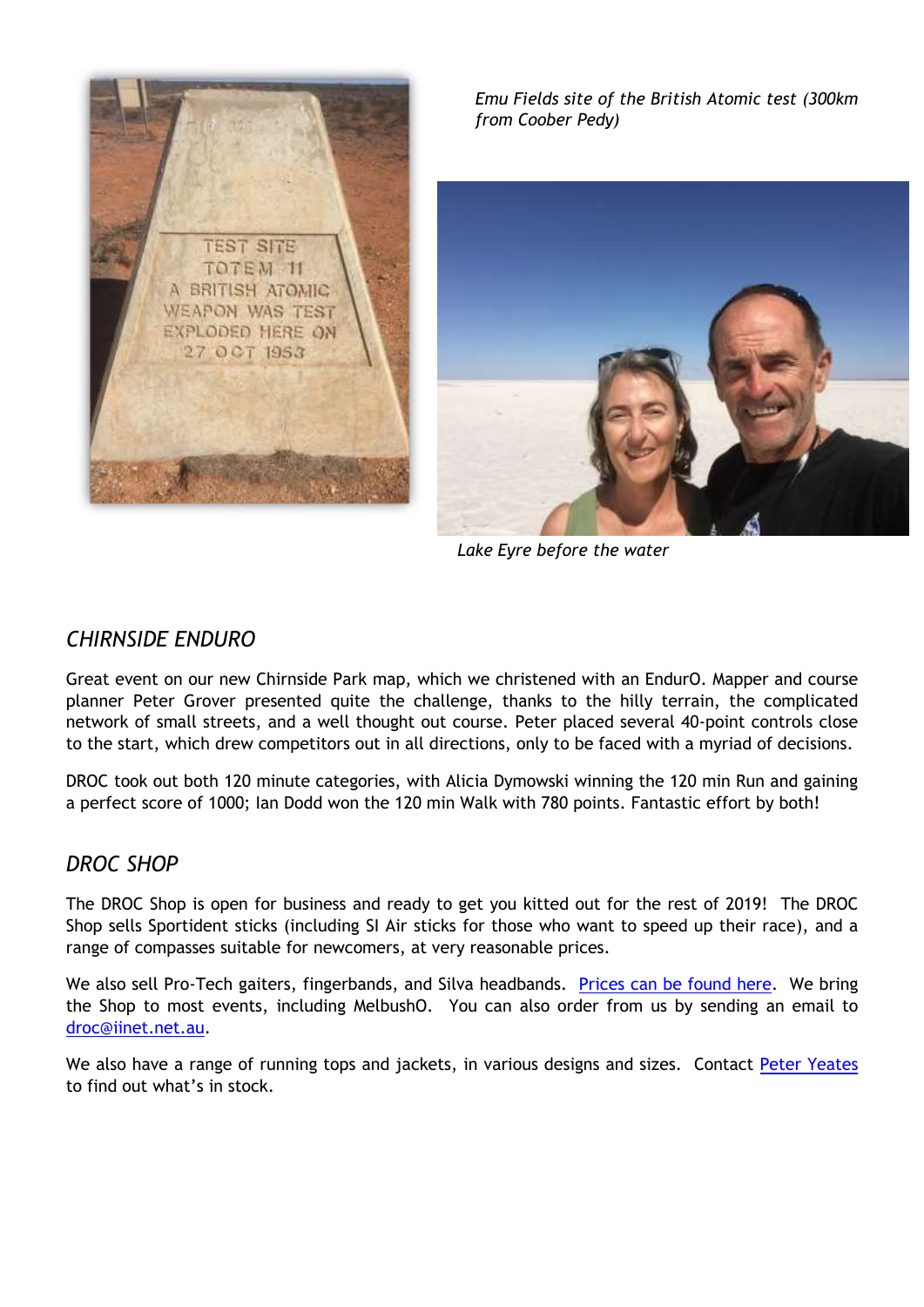# *PREZ SEZ*

"J" is for July and Juniors. Readers will recall the June 2016 Punchline edition which included a sixpage feature on DROC's juniors, including introductions to new members James Love and Amber Louw. Fast-forward to 2019 and no fewer than four DROC juniors have been selected to represent Victoria at the Australian Schools Championships at the Oceania Carnival from 28 September to 6 October in Wagga Wagga. Congratulations to Sarah Davies, James Love, Amber Louw and our newest junior member Sally Barlow for being selected. These four will no doubt add talent and depth to the Victorian team of 20, which is shaping up to be a very strong team.

James, Amber and Sally all finished within the top four of their respective classes at the Victorian Schools Championship held at the You Yangs on 14 June 2019 (Sarah would have run but was studying hard for year 12!). What an awesome result!

Meanwhile, on a relatively balmy Wednesday night recently, another new junior member, Joel Crothers, supported ably by his family and Pam King, set the course at Cavills Corner (below). Joel is only 10 years old, but he certainly knows how to set a good Street-O course. In A-course, the first four finishers collected all 20 controls in a different order, which is not always the case and indicates that there was not an obvious route to take. Choice of first control was also a conundrum with 7 and 16 being the most logical, but both of these controls threw you straight into the middle section of the map which then just led to more conundrums so early in the course. As far as I am aware, Joel is the youngest course setter that we've seen. Well done to Joel and the Crothers Family. I'm sure the late Wally Cavill, whom the map was named in honour of, would have been happy to see the younger generation make good use of his map.

Given that we are speaking about juniors, it would be amiss not to mention the sensational efforts of Aston Key at the Junior World Orienteering Championships in Denmark. At the time of writing, Aston has taken out gold in the sprint, bronze in the long distance and 5<sup>th</sup> in the middle distance. WOW! Although not a DROC member, Aston's father Warren and grandfather Steve were founders of DROC and we owe a lot to that family for the great orienteering club that we have today.

![](_page_10_Figure_5.jpeg)

Happy orienteering, Peter Hobbs